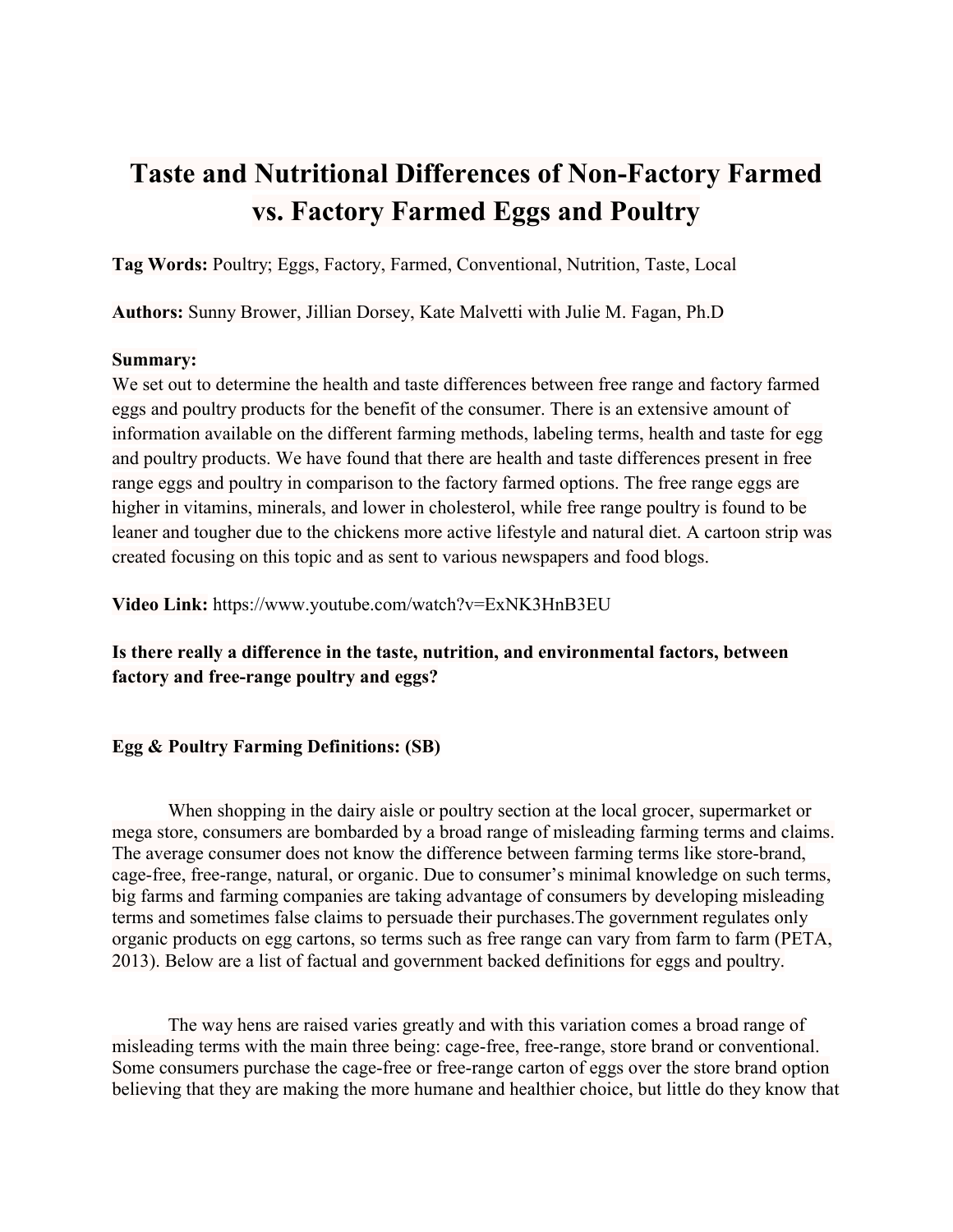is not always the case. A "cage-free" egg means that the hens are not kept confined in cages and they can engage in many of their natural behaviors like walking, laying eggs and opening their wings, but beak cutting is permitted. For cage-free eggs there is no third-party auditing system to ensure that these standards are upheld or the coops are sanitary. A "free-range" egg is defined by the hen had access to the outdoors, but that does not mean the outdoor space was large enough for the hens or the hens ever went outside; there are no government standards or third-party auditing system in free-range egg production according to The Human Society. Most free-range hens are housed without cages inside barns. During a free-range hen's life it has outdoor access, but no requirements or standards have been put into place for the length of time outdoors or the quality of the land which the bird has access to. Since they are not caged, they can engage in many natural behaviors such as nesting and foraging. For both cage-free and free-range birds, no restrictions have been put into place for what they can be fed. Both types of birds appear on their products packaging to be the better options, but their diets are not government regulated, they are subjected to beak cutting and starved to accelerate the molting process.

The eggs purchased at supermarkets that do not have labels or they have supermarket store brand are known as conventional eggs. Conventional hens beaks are clipped and are treated extremely poor; the average battery cage allows the hen less than a half a square foot which equates to about 67-76 square inches which is nearly 25 square inches smaller then a legal size piece of paper (Humane Society, 2013). Laying hens spend about 95 percent of their lives in these cages which restricts the hen from spreading its wings and most other movements. These conventional hens are housed in these battery cages inside windowless warehouses with some containing as many as 100,000 caged chickens. The conventional farmed birds never see sunlight, and are fed a diet of corn waste and chemicals. When purchasing eggs and mostly any products, consumers need to do their research on labeling terms, as well as, the company or farm which they are purchasing from to truly get the facts.

As described above for hens, there is no requirement for the duration and quality of time that chickens which are raised for their poultry must spend outdoors. The USDA Inspection Service states that an animal may be labeled "free-range" if the producer can demonstrate to the inspection officers and the agency itself, that the hen has been provided with outdoor access (USDA). This vague and loose requirement allows for easy abuse of the term in poultry labeling and may mislead the general public to believe they are purchasing a poultry product of a higher quality than in actuality. When purchasing poultry products and especially turkeys for thanksgiving, there are six labeling terms commonly seen which can be misleading. Poultry and egg companies, along with the rest of the food industry work to make consumers believe that their products come from a safe, "natural", and humane environments to persuade their purchases.

The term free-range means the chicken or turkey was allowed access to the outdoors, but this term does not require that the birds go outside. A farmer from the United States tells PETA that most chickens raised for their meat in this country are not bred only for their ability to consume large amount of feed and low activity level, so that the birds put on weight as fast as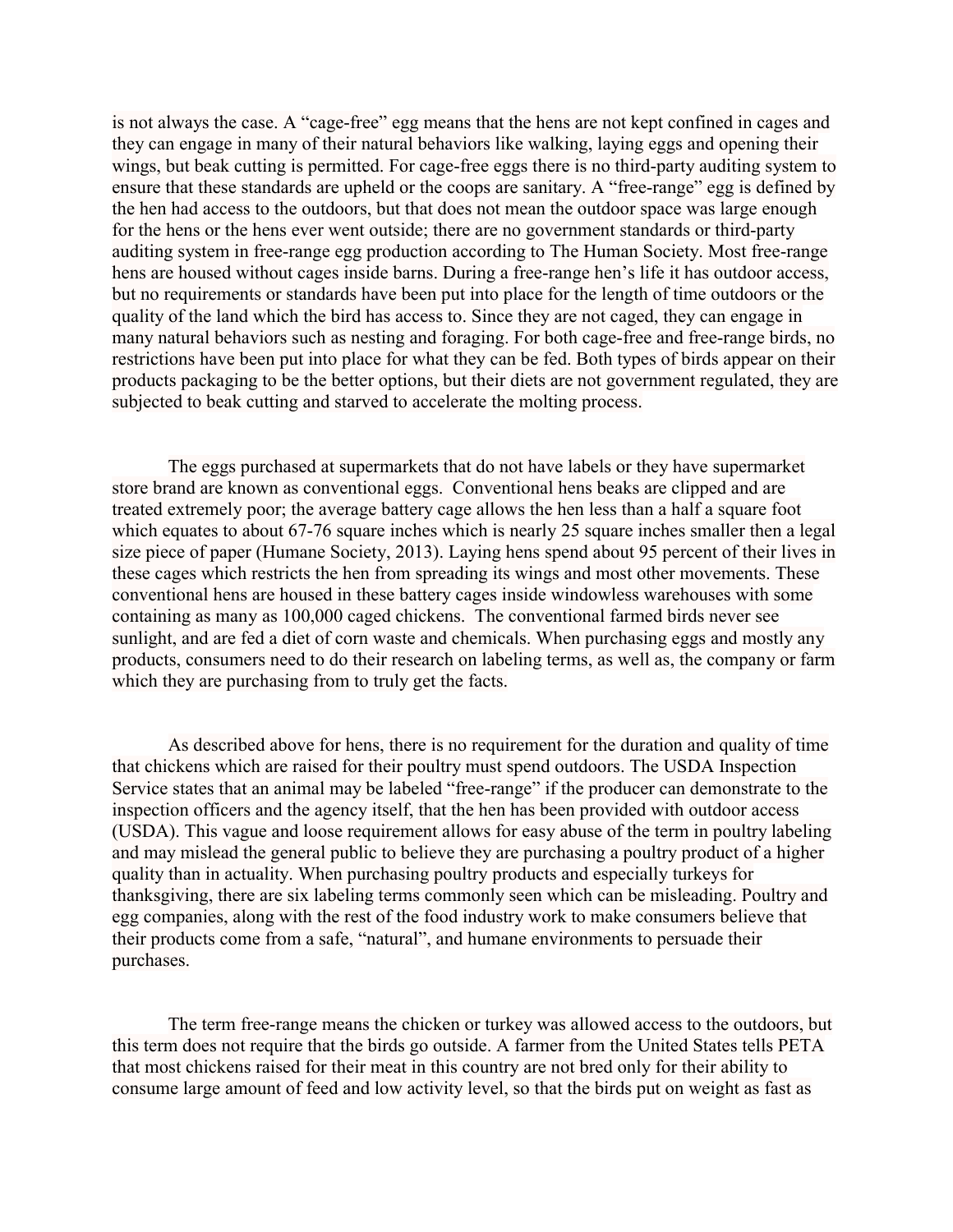possible. With the chickens rapid weight gain they are unable to move causing them stay next to their feed through for constant feedings which minimizes time till slaughter, allowing the farmer to process more chickens (PETA, 2013). A study done on a free-range farm in the United Kingdom with approximately 800,000 chickens found that even with the outdoor access regulations the country mandates for birds, 85% of the flock did not observe the full 8 mandated outdoor hours (PETA, 2013). The next term used is organic which does not yet have a set definition, but the USDA must approve products which claim to be organic. Organic poultry products have been regulated by the USDA since 2002 and must come from animals who are not given antibiotics or growth hormones"(PETA, 2013). According to USDA regulations farms, processors, and distributors are required to be subjected to inspection prior to the usage or printing of"organic" of their labels; however, studies have found that a minimal 2 percent or less of chickens are raised to the USDA standards (PETA, 2013). A free-range poultry label, like a n organic poultry or egg label does not ensure that the animals were treated properly or better than those raised on a factory farm. The next term "antibiotic-free" or "no antibiotics" requires the bird to be raised without the use of antibiotics which is approved by the Food Safety Inspection Service by requiring producers to supply "sufficient" documentation to show the animal was raised without antibiotics."(19) The next term frequently used is "hormone free" or "no hormones" which implies synthetic hormones were not used, but hormones are never allowed to be used. This claim should never be applied to poultry, unless it's followed by a statement that explains federal law prohibits the use of these hormones (turkey talk). The fifth term used is natural, which means that it was minimally processed and artificial color or taste added, as well as no chemical preservatives. And the last term is "minimal processing" which implies processes used to preserve or make the poultry more edible such as smoking, roasting, freezing, drying, or fermenting, can be considered minimal or physical alterations like separating the turkey into parts (turkey talk). These misleading terms fool consumers into believing the farming methods like cage-free or organic are better than conventional farming , but in reality they tend to be just as bad and nutritionally the same.

### **Health Benefits & Nutrition: (SB)**

There are many claims sometimes directly on product packaging, especially eggs and poultry claiming one is more nutritious than the other. Below are scientifically supported nutrition facts for both eggs and poultry. In comparing eggs the results seemed to vary from farm to farm, but the average free-range egg in comparison to caged eggs show a quarter to a third less cholesterol, a quarter less saturated fat, two-thirds more vitamin A, three times more vitamin E, seven times more beta-carotene and twice the amount of omega-3 fatty acids (Gaia). Other tests performed have found that free-range eggs have nearly six times the amount of vitamin D and significantly more B vitamins in comparison to store brand eggs. The yolk from an egg is known to be a good source of two antioxidants, lutein and zeaxanthin important for eye health. In store brand and caged eggs, the yolks are generally noted to be pale and a watery yellow due to the waste products from the grain industry used in the animal feed and contain much less of the antioxidants (Health Ambition). In truly free-range eggs consumers will find much deeper yellow and orange color yolks which indicate a high amount of the antioxidants. A study done by the Department of Poultry Science of North Carolina State University compared free-range eggs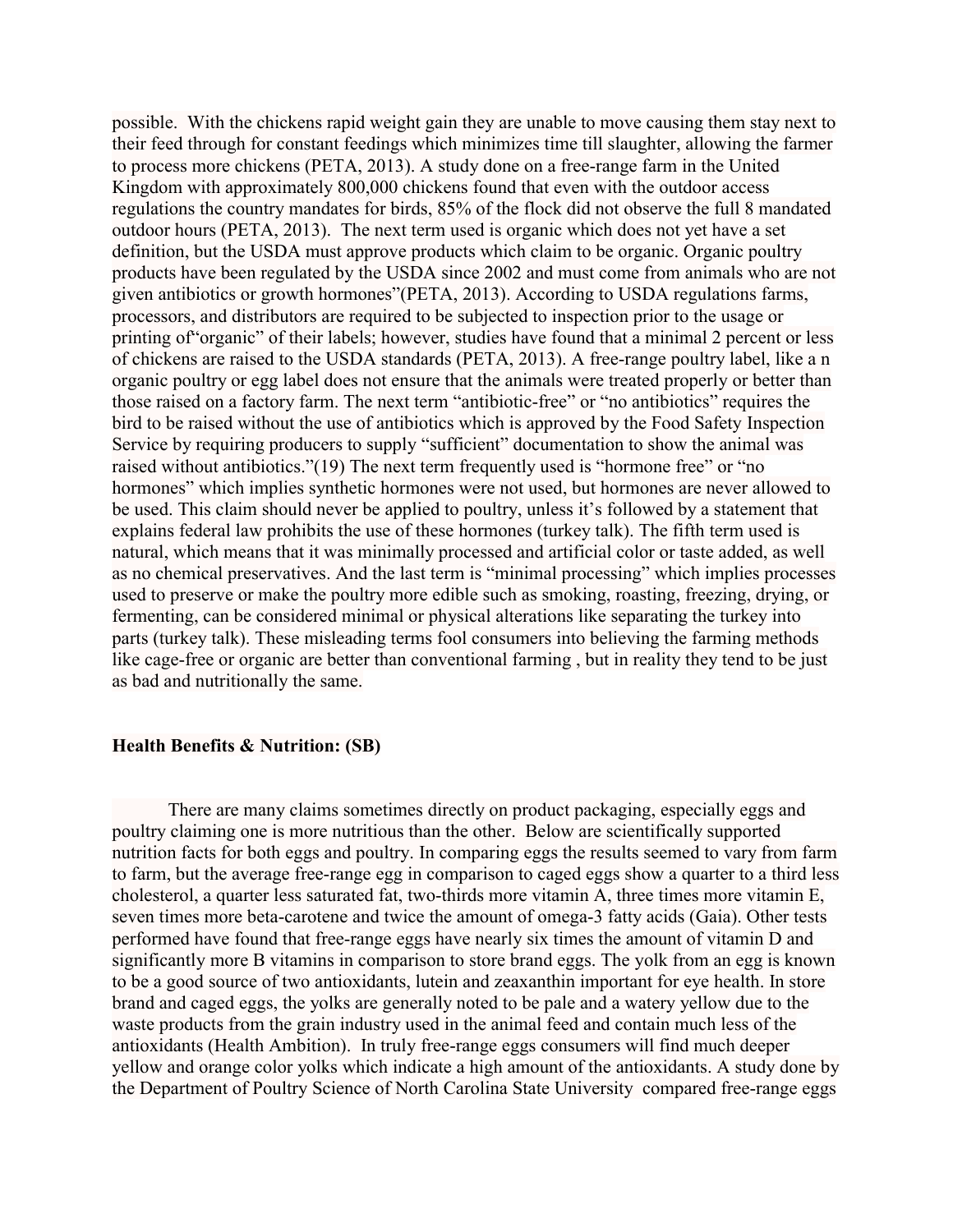to caged-eggs. The study examined the effect of having access to the outdoors or being housed in cages had on the hens. The results show all of the nutrients, except for cholesterol were affected; specifically, total fat and essential fatty acids increased in the free-range eggs (Anderson, 2011). The total fat difference found between the two eggs is a difference of good health fats known as HDL cholesterol which are important in reducing LDL cholesterol which is the bad cholesterol; by lowering the ones LDL cholesterol and increasing their HDL cholesterol they decrease their risk of coronary artery disease and stroke decrease directly.

Some of the methods used in factory farming can adversely affect human health. A method which is routinely used in factory farming is to give the livestock antibiotics with every meal to help control food borne illness, but also accelerates and promotes the weight gain of the animals. When this practice becomes continuous, it creates a risk of developing drug resistance bacteria inside the animal's intestines. According to the Union of Concerned Scientists, only about a 30% of the antibiotics used in the country are administered to humans to treat diseases and the other remaining 70 percent are given to U.S. livestock to protect against the unnatural and unhealthy conditions of factory farming. The population of livestock which is not raised in confinement has been shown to rarely require antibiotics, but because factory farming has grown show large it has become dependent on the use of the antibiotics to prevent foodborne illness and other sorts of contamination. By not eating factory farmed products consumers are eliminating unnecessary antibiotics and other toxins in their bodies; such antibiotics can jeopardizes human health by causing diseases that are difficult or impossible to cure by aiding in the creation of mutant bacteria which are immune to many antibiotics. On the other hand, an article which studied the bacterial profiles of poultry animals which are considered free-range, organic and allnatural are just as likely to carry Salmonella when comparing factory raised poultry (NALDC).

#### **Factors Affecting Taste: (KM)**

#### *Taste Sensations, Smell and Flavor:*

Taste is defined as the "sensation of flavor perceived in the mouth and throat on contact with a substance." Taste receptor cells are located in taste buds on the tongue and respond to five basic tastes- sweet, salty, sour, bitter, and umami. Once tastants are recognized by a specific receptor the chemical message is converted to an electrical stimulus and transported to the brain. The taste quality is then identified and the degree of liking or disliking is perceived.

Flavor is the intermingling of taste, olfactory (smell), and trigeminal sensations (spicy, hot, cold, burning etc. sensations). Unlike with taste sensations, there are thousands of volatile components that receptors in the nose can perceive and this is why a majority of what humans perceive as flavor is really smell  $(\sim 90\%)$ . The section of the brain responsible for sorting incoming volatile compounds and recognizing smells is the olfactory bulb. The olfactory bulb is located directly next to another important brain region-the hippocampus, which serves the function of sorting memories. The close proximity of these two regions is a large reason why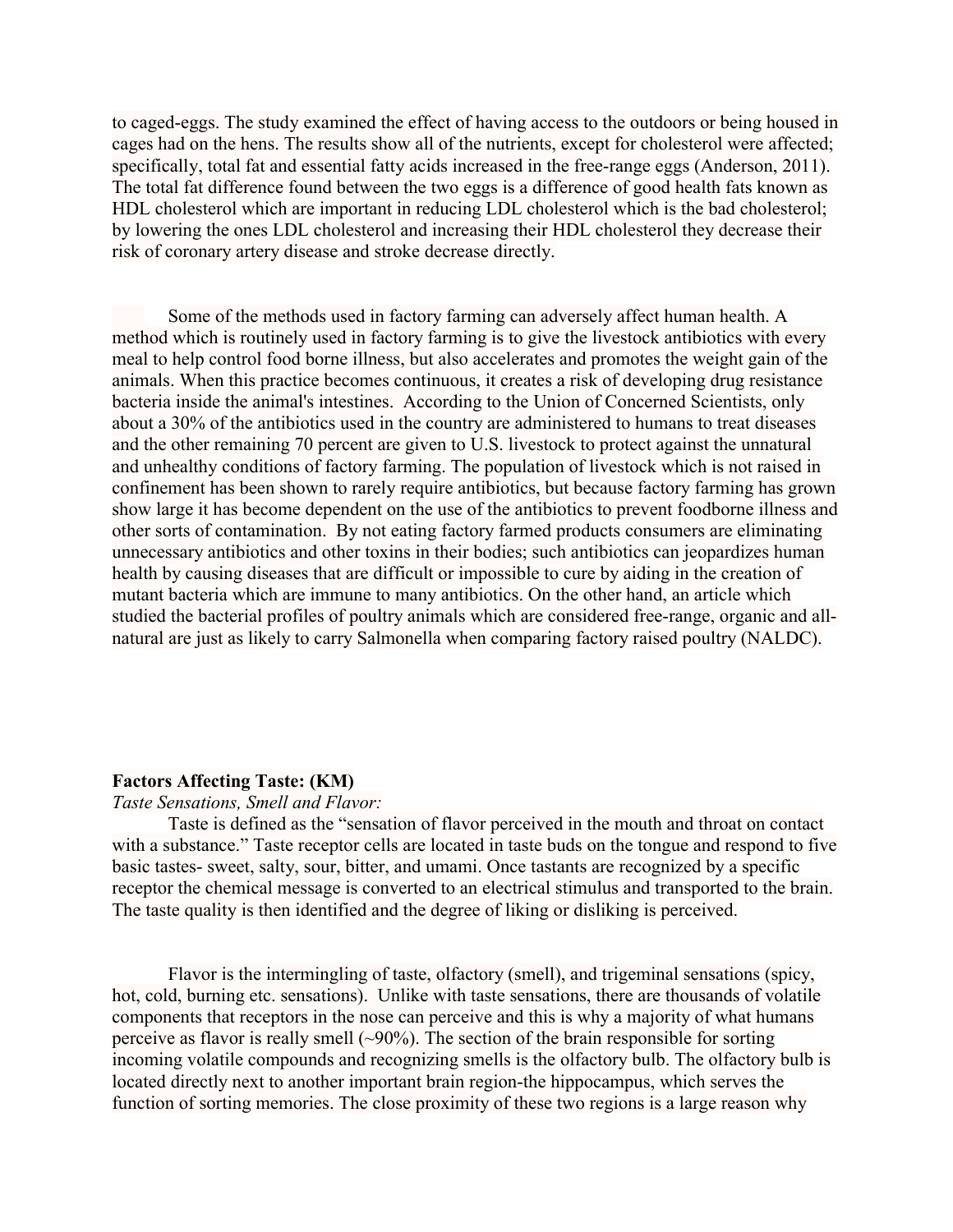certain smells and foods trigger specific memories in the brain (for example, smelling tomato sauce evokes a memory of your grandma because she always makes tomato sauce at her house). *Eggs:*

There are many possible variables that can affect the taste of eggs independent of farming condition. Some factors that must be taken into account before looking at the farming conditions are climate, hen breed, disease status, and diet. Climate change has an impact on the amount of food consumed by hens and their disease state. Hens thrive their best at ambient temperatures, and the risk of disease increases when exposed to both too high and too low temperatures. Therefore, hens at the optimal climate will thrive best and provide eggs of the highest quality. Hen breed is thought to play a large role in final egg characteristics although the exact mechanism for this is unknown.

The diet a hen consumes is thought by many to be the only real factor that scientifically can explain why there may be a difference in taste between hens bred in different conditions. Strong poultry feed flavors is thought to be one of the most important variables in determining final egg flavors. A chicken's flavor is mainly seen in its fatty sections because fat based molecules become dissolved in the lipid area and are difficult for the bird to get rid of as compared to water soluble vitamins and molecules which are easily utilized by the bird. Therefore, there is a chance that if the bird does incorporate flavorful fat based molecules via its diet that it could be expressed in the fatty portions of the bird including the yolk region (Palmer, 2013). Therefore, any fat-soluble substances and spice oils can potentially be detected in the eggs of poultry fed these diets. This is why some omega-3 fortified eggs can have a slight fishy flavor if the birds are fed fish oils in their feed. Most chicken feeds contain neutral flavors however to alleviate this problem in both chicken and egg products.

Finally, the lifestyle of the bird may be another potential variable that plays into the final taste of the egg product. Egg color is definitely affected by the availability of the birds to forage outside and eat flowers and insects that give the egg yolks a noticeably more orange color. However, in terms of taste, not much is known about how egg quality is affected. Mario Batali, another well-known chef, endorses that view and explained that the pasture lifestyle allows the birds to eat many different bugs and grubs and he chalks that up to their "superior" taste. However, this information must be taken with a grain of salt since no wide scale taste test on various egg types has been performed yet to validate this information.

There are some definite differences in the chemical properties of eggs fresh out of the backyard compared to older ones found in the supermarket. The fresher the egg translates to a higher standing yolk and tighter whites; these properties can affect the texture of the egg. Eggs have a long shelf life therefore the factory farmed eggs picked up by average consumers from the supermarket could be up to 60 days old before they begin going bad. However, as for a difference in taste between eggs that are older as compared to fresher, there is no conclusive evidence that a difference exists. Keep in mind however, that many aspects of the person's physical state at the moment including mood, atmosphere and company can affect people's perception of food taste. (The Food Lab, 2010). Therefore, there is much more at play with this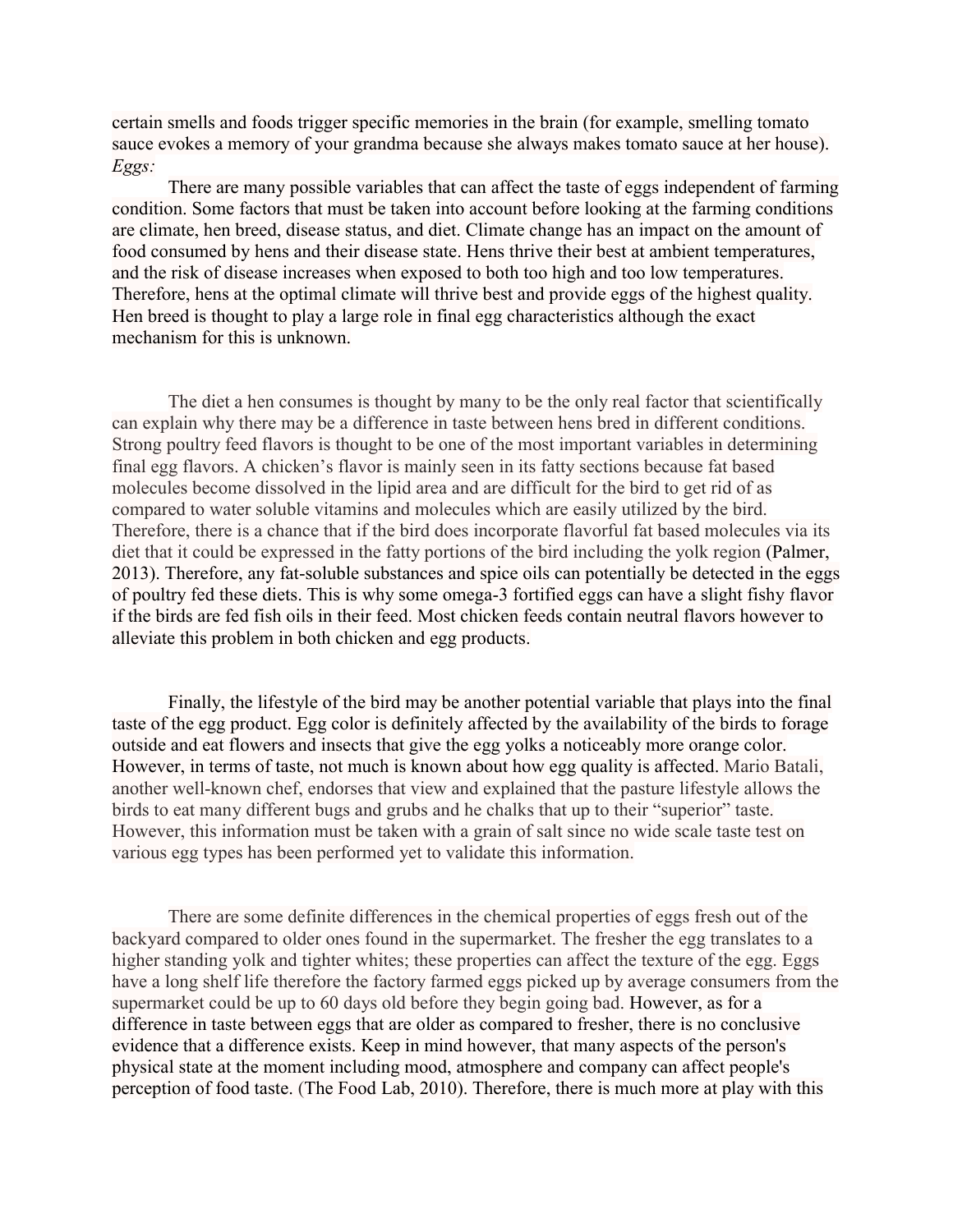topic than is currently known about and much more research will need to be performed before a conclusive statement can be made about whether there is a difference in the taste of farm-raised eggs as compared with conventionally farmed ones.

#### *Poultry:*

The taste of poultry is potentially affected by a few important variables including their breed, sex, diet, and manner of cooking. Poultry is made up of mostly protein and some fat; it is commonly broken up into two categories- light meat and dark meat. Muscles that are used frequently in the birds, such as the legs and thighs, need a more consistent supply of oxygen as compared to less used muscles and therefore have more myoglobin (the protein that transports oxygen) contributing to their characteristic dark color. For chickens, the most prominent white meat region is located in the chest area; this is because chickens do not usually sustain flight for long periods of time and therefore they do not need the highly oxygenated myoglobin proteins that are associated with muscles used for endurance activities. Ducks on the other hand fly much more than chickens so their chest muscles must be supplied with more oxygen to sustain their long journeys. Therefore, all meat from ducks is dark meat (Dark Meat vs. White Meat, 2012).

One variable that may affect the final taste of poultry is the breed. One study carried out by the Animal Science department at Hainan University in China, was trying to determine the differences in protein expression profiles between two different breeds of chicken-the Korean native chicken and commercial broilers. It was found that a mats final flavor is developed primarily in the aging process of the meat after death. At this time many chemical reactions occur leading to distinct flavors upon cooking. [\(De Liu](http://www.researchgate.net/researcher/2009029137_Xian_De_Liu/) et. al, 2013). They used 2-dimensional (2-D) gel electrophoresis and matrix-assisted laser desorption-ionization time-of-flight (MALDI-TOF) mass spectrometry to compare and contrast different types of protein present in each type of chicken that could potentially contribute to the difference in flavors between each. In laymans terms this means that because different breeds of chickens contain different genes and therefore proteins this leads to differing tastes in final cooked poultry products. The inherent different protein sequences in varying chicken breeds allows for new combinations and intermingling of cellular components as the killed meat is aged which leads to new flavor generation and differing tastes.

The majority of factory-farmed chickens are fed a diet that consists of corn for carbohydrates, soy for protein, and a vitamin and mineral supplement. According to a Valley News article about chicken feed and flavors, it seems that the source of carbohydrate for the birds effects the final texture and taste. They discovered that changing the carbohydrate nutrient source of birds from corn to wheat or sorghum, the testers perceived the corn as having better taste and texture qualities (Palmer, 2013). Based on this preliminary study, it would seem that the source of carbohydrate that the poultry is being fed may affect the final texture and taste of the food. However, there were no sources given for this article so a further investigation into why this was the case could not be completed. It may be inferred from the De Liu et al. article however, that because different carbohydrates are broken down into different end products, these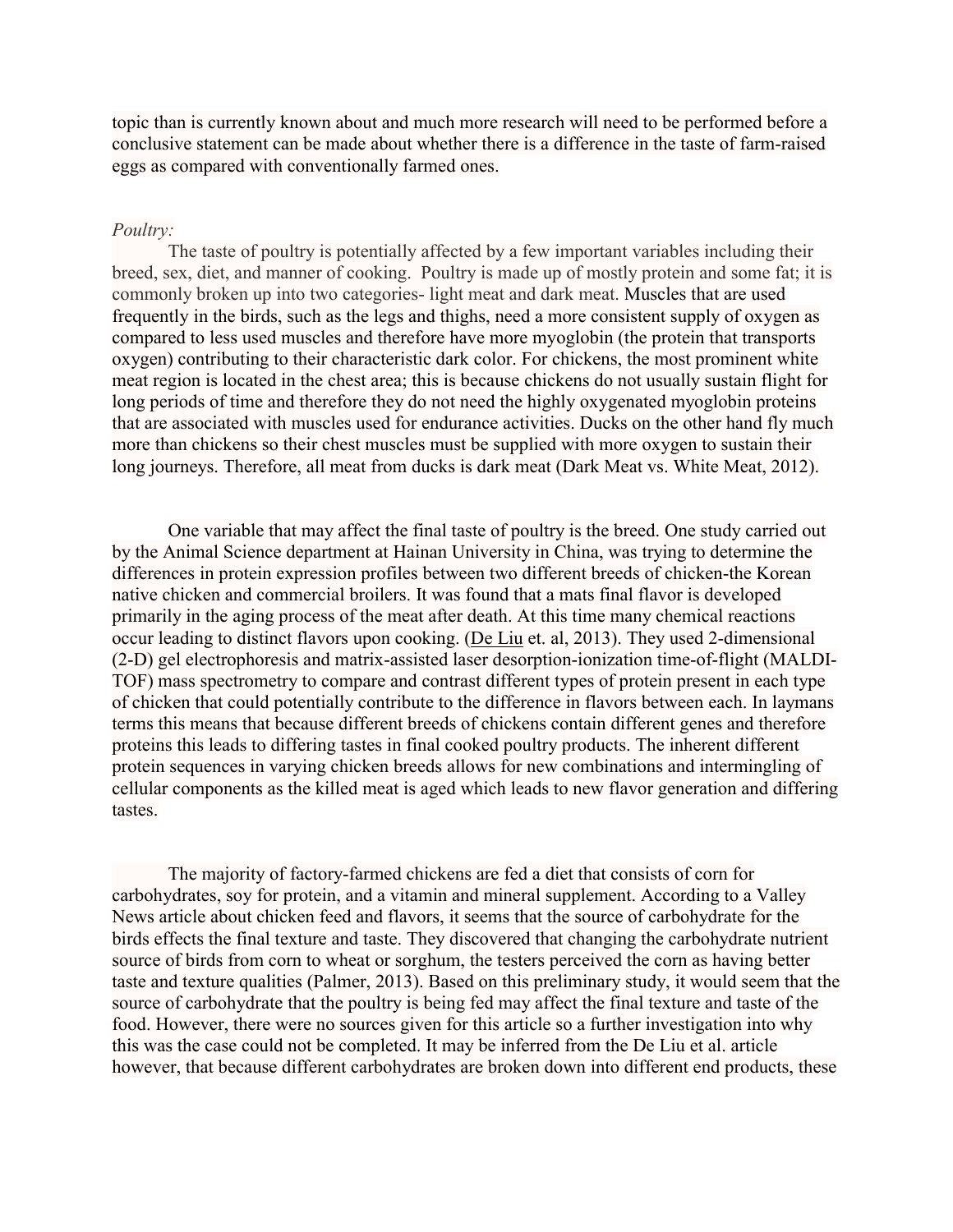end products will react uniquely with amino acids during degradation resulting in a multitude of varying flavors being generated in the final poultry product.

Farm-raised chickens eat much of the same feeds as conventionally farmed ones, however theirs is more complex since they are allowed to forage outside and therefore their diets are enriched with all sorts of flowers, bugs, and insects. No experiments have been done yet to determine if any of these additions affect the flavor of poultry products. However, as we've discussed before, the flavor of chicken is largely tasted in their fat stores. Using these facts, it is evident that the only types of substances that can affect a chickens flavor are those that are soluble in fat. However, even this fact does little to endorse the view that a farm-raised chicken's diet makes it tastier because the majority of the poultry eaten in the United States is chicken, specifically chicken breast, which is the leanest part of the bird (i.e. contains very little fat). On top of that, farm raised chickens, since able to move around more than factory farmed ones, are considerably leaner birds and therefore contain even less fat and therefore less flavors present in the fat are consumed.

### **Animal Cruelty: (JD)**

Animal Cruelty can exist in a number of ways. At industrial farm sites, the goal is often to produce the largest amount of meat in the most efficient way. This may mean that the animal's quality of life is not considered, because the company's main priority is making money to support their business. Within the poultry business, it is highly likely that birds are being kept in dangerous battery cages, taking a great toll on their bodies. Male birds are often killed because they have no use in the egg business, or they are slaughtered for their meat. According to People for the Ethical Treatment of Animals (PETA), chickens are the number one animal killed for food in the U.S., but there are no federal laws to protect them, even though many Americans would support such laws (PETA, 2013). Although laws may not exist right now to protect these innocent creatures, choosing to buy from local, small business farmers that use cage-free and free-range methods, can help you rest easy knowing that your money is not supporting these cruel acts.

#### *Cruelty of Battery Cages:*

 Turkeys, chickens, and other birds raised for their meat and eggs, are often kept in battery cages, specifically within factory farm settings. These cages are usually extremely small, and can have both a physical and psychological effect on them. Birds have pneumatic bones, which are part of the skeletal system and help them breathe. If a bird is restrained to the point where its breastbone cannot move in and out, the chicken can suffocate (Cantor, 2011). In addition, birds have a natural instinct to practice perching, roosting, scratching, and foraging but cages do not let the animal express these needs. Research shows that hens become frustrated when they do not have access to a perch, and will go out of their way to find a perch. Also, when a bird does not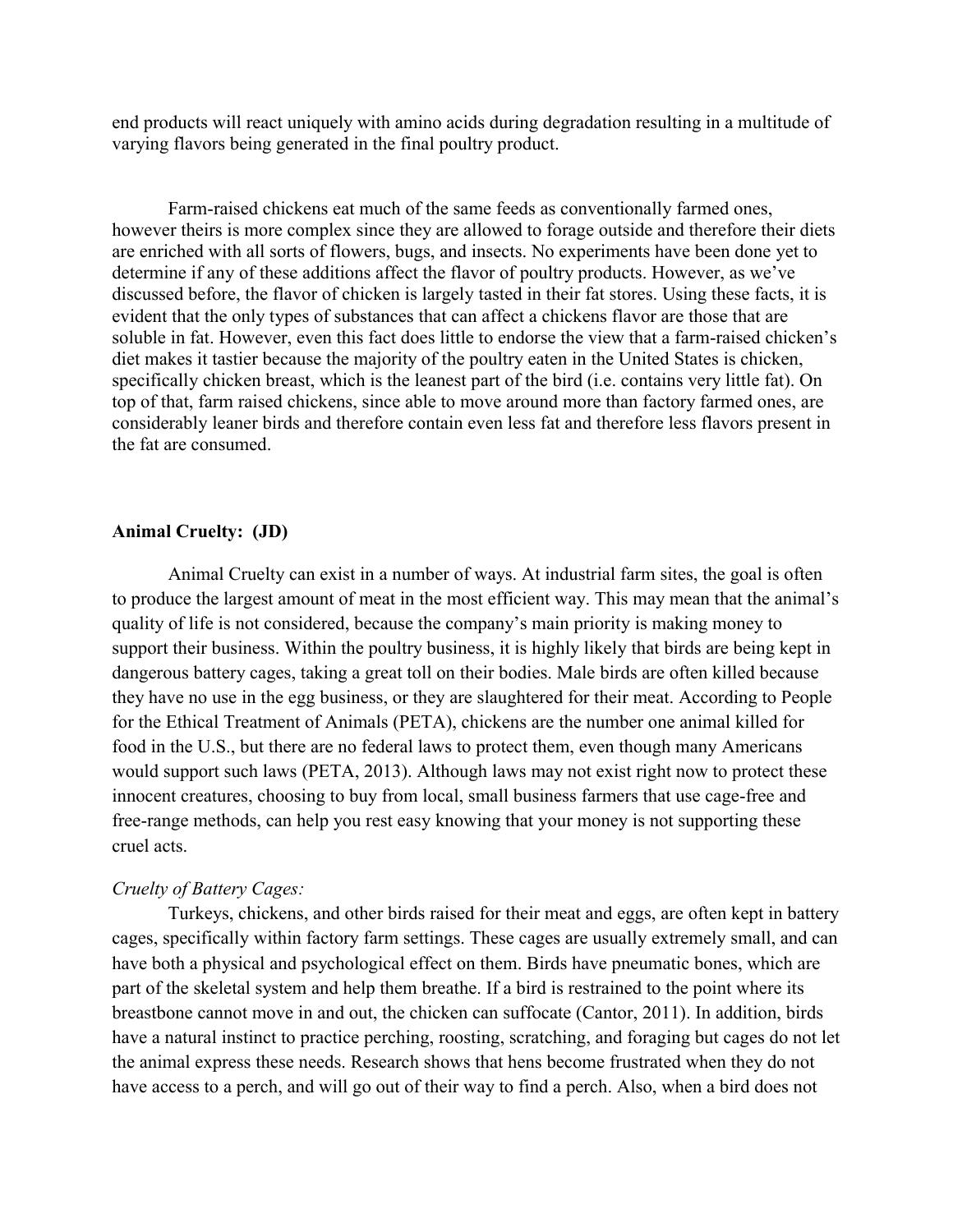have access to the outdoors to practice foraging, they may practice abnormal feather pecking. Despite these harsh conditions, up to 95 percent of egg-laying hens in the United States are kept in battery cages (Shields).

### *Killing of the Males and Cutting Female's Beaks:*

 Egg culling is the killing of chicks that have no use. This is common in the egg industry, because male hens are not useful to the business, so they are killed. According to Environmental Organizers' Network, male chickens are often killed in brutal ways within factory farm settings because they are of no value in the egg industry (Environmental Organizers' Network). According to Farm Sanctuary, 260 million male hens are killed annually (FarmSancutary). Females have their beaks removed as young chicks, often with a hot blade. This is to prevent them from picking at their feathers due to the stressful environment of a factory farm. This procedure may not only be painful during the removal, but it may also cause chronic pain later on, because the beak houses a lot of nerves (FarmSanctuary). The United Poultry Concerns, Inc. explains debeaking in a slightly different way. They state that it is a temporary pain that will ultimately benefit the group of chickens, because birds can exhibit "cannibalistic" pecking (Debeaking).

### *Strain on the Body:*

 A broiler is a type of chicken in the meat industry that is raised for the meat on its bones. When birds like chicken, turkey, duck, and more, are forced to grow at an unnaturally fast rate, and cannot support the weight gain, it can be a terrible stress on their fragile bodies. Birds are animals that are meant to fly, so naturally, they have bones that are hollow, in order to create a more efficient and lightweight skeletal system. Having extra weight on their bodies can put serious strain on these hollow bones, often causing immobility and broken bones. PETA explains through Associated Press, that these skeletal problems can lead to ascites, a disease where vital organs such as the heart and lungs cannot keep up with the excessive growth rate, eventually leading to death. Additionally, the bird's cardiovascular system cannot supply oxygen quickly enough. Another common way that these animals die is they become unable to reach their water due to the excess weight, so dehydration occurs (PETA, 2013). Within the poultry industry, large scale corporations can easily lose sight of the fact that they are dealing with a living, breathing organism; when the main goal is to make money, the chickens are treated inhumanely, causing great harm to their delicate bodies.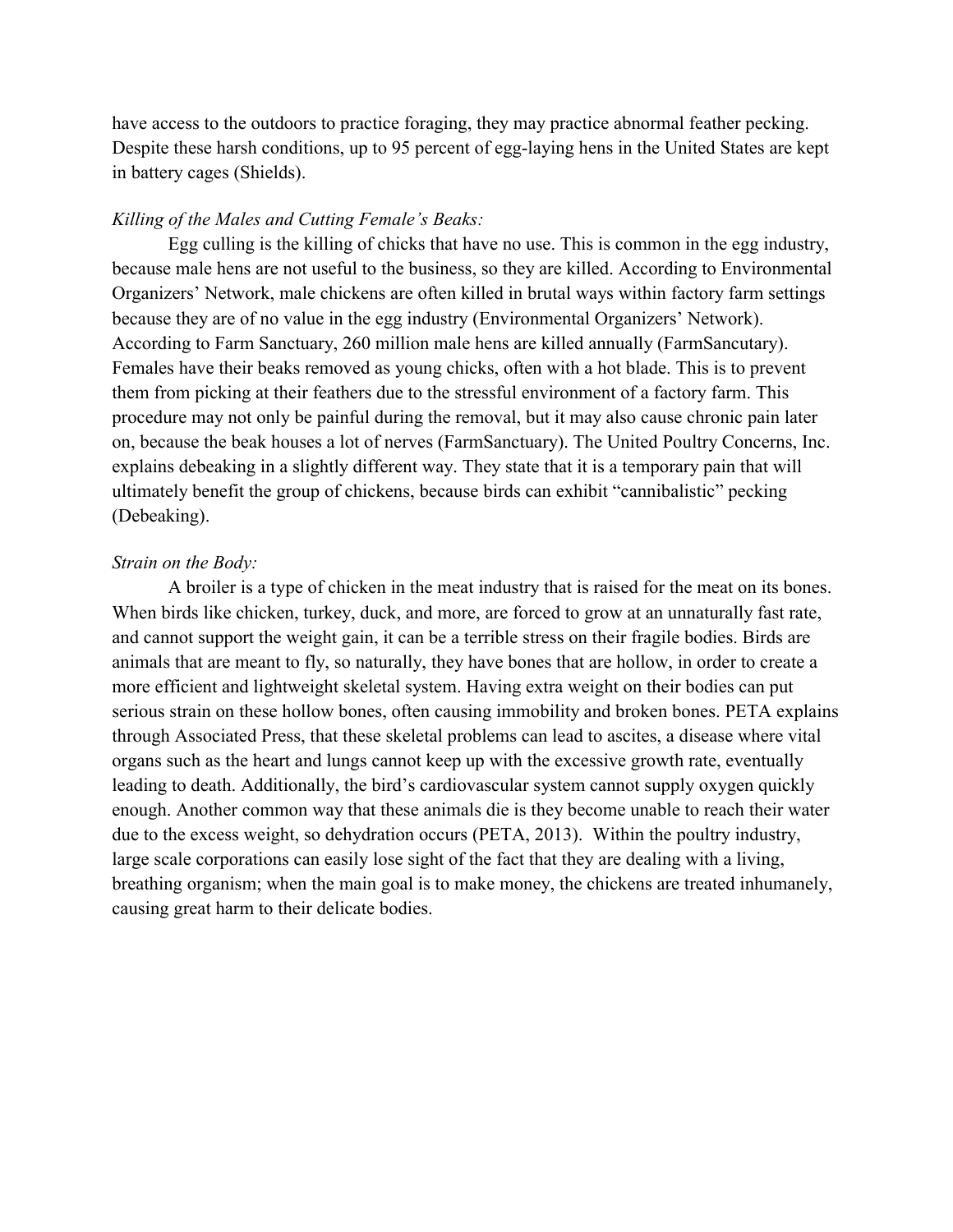### **Environmental factors: (JD)**

The Fischbach's a family of five who raises poultry on their land, discuss the benefits of pasture farming for the environment. Some of the these benefits are that it is a local small scale farm which means less land is required, and less equipment is needed to maintain this land. On pasture poultry farms, the manure can be used as fertilizer, which decreases the use of chemicals when growing vegetables, and other animals can graze safely. The family says they have a lot of customers, and because the relationship is more intimate, they can share with those people where their food is coming from, and teach them the impact that this type of farm has for the environment (Sustainable Agriculture Research and Education, 2012).

### **For the Consumer: (JD)**

It is important for consumers to know where they can make purchases if they want to support local or cage free/free range poultry products. Where the product was farmed can mean great differences in taste, humanity, and environmental factors. Below, there is information listed as to where the consumer can make certain purchases, as well as a comparison of prices. You can find the following lists provided; restaurants that do not use factory farmed products, store brands that are known for their factory farms as well as ones that are not, and a list of where you can find local farms near you. It is easy to be tricked by the websites of many companies, because they are all trying to sell their products by making the company look good. They will often have pictures of clean farms with happy animals, and will mention "sustainability." Hopefully, this section will provide you with the resources you need in order to make better choices.

### *Restaurants That Do Not Use Factory-Farmed Products:*

**Chipotle**; Chipotle partakes in a campaign called "Food with Integrity." It means that they use quality ingredients that come from humanely treated animals and farmers, as well as a respected environment. (Chipotle Mexican Grill).

**Whole Foods**; Whole Foods supermarkets have a new animal welfare rating program developed by Global Animal Partnership that tells customers how the animals were raised. The highest rating is a green 5 which means that the animal was treated humanely, was raised on a small farm, lived on pasture with at least 75 percent vegetation, and was overall healthy. (Stop Factory Farms).

**Wolfgang Puck restaurants**; none of the animal products used in Wolfgang Puck's restaurants are from factory farms (Stop Factory Farms).

*Store Brands that Have Negative Reputations:*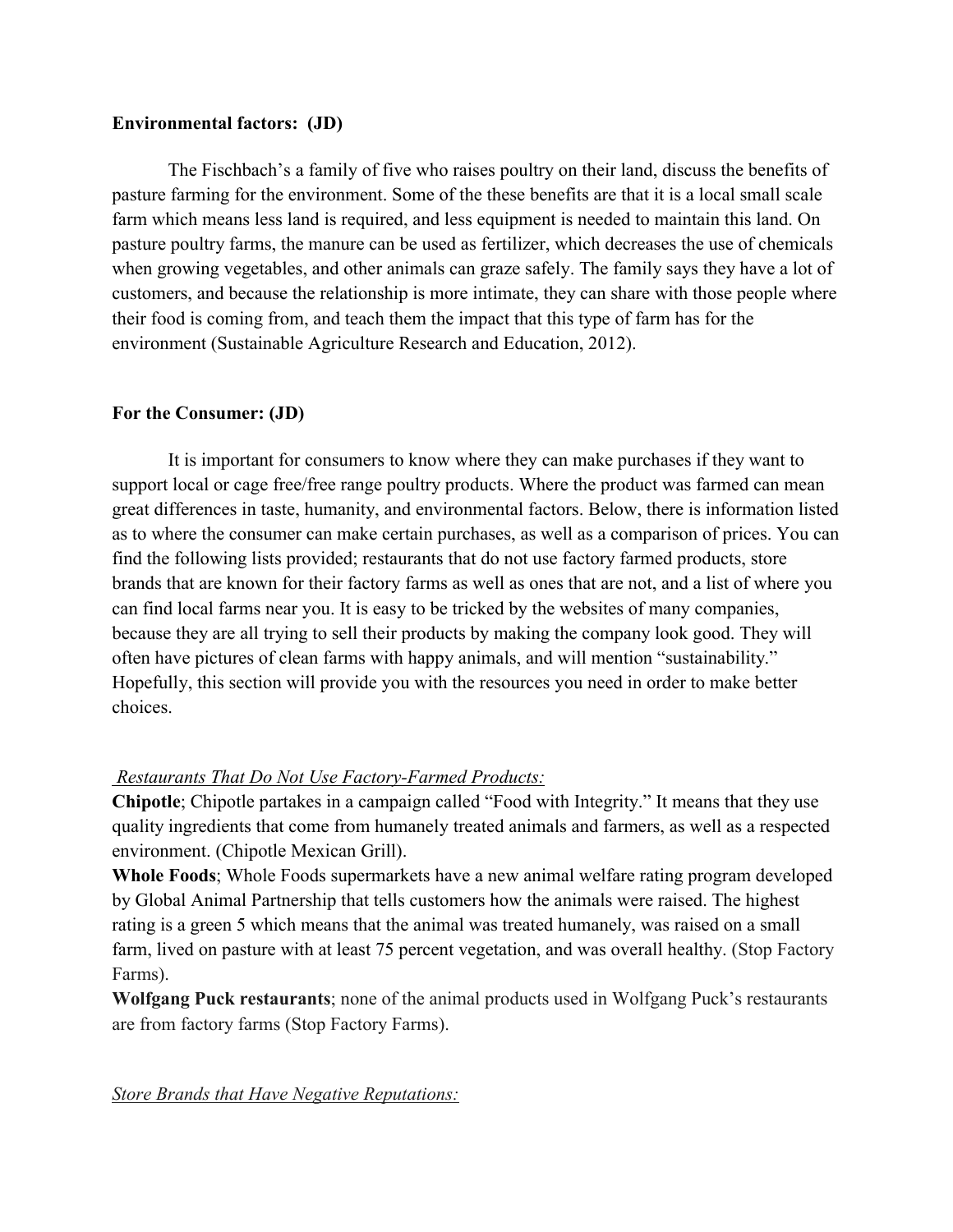**Tyson Foods Inc.;** Tyson has been known for animal abuse at their factory farms (Stop Factory Farms).

**ConAgra;** Tyson supplies them, they own the well-known Butter Ball brand, and their hens are subject to cages that are way too small (Stop Factory Farms).

**Smithfield Foods Inc.;** Smithfield's website has a page called "Commitments" which explains how they use sustainability in their practices involving animals, workers, food quality and more (Smithfield). Smithfield Foods earned a poor reputation when they became a billion dollar global industry. Their treatment of the environment earned them negative attention from many activists. According to Ralph Deptolla, author of *Smithfield's journey to sustainability: A work in progress,* the company is learning from its mistakes, and trying to make things better (Deptolla 2011).

## *Store Brands with a Good Reputation:*

**Organic Prairie;** This brand can be found in many stores. Their chickens and turkeys are allowed all day access to bare ground and pasture (Humanitarian.org 2013) **Applegate;** This brand can be found at your local Target, Acme, Shoprite, etc. They provide mostly frozen products and deli meat, but their products are organic and free range (Humanitarian.org 2013)

**Murray's;** Murray's sells chicken and turkey products in grocery stores. All products are from farms in Pennsylvania, and are Certified Humane (Humanitarian.org 2013).

# *Where to Find a Local Farm Near You:*

No matter where you live, there are online sources that can help you find local farms near your home, if you prefer to go the alternate route from the typical carton of grocery store eggs or pre-packaged bird. This list will provide you links to farms in New Jersey that sell poultry products.

- Eat Wild is a website that lets you search by your state for local farms, which can be a useful tool [\(http://www.eatwild.com/products/\)](http://www.eatwild.com/products/).
- This publication from the New Jersey Agricultural Experiment Station gives a list of New Jersey poultry farms by county (http://njaes.rutgers.edu/pubs/publication.asp?pid=E234).
- Goffle Road Poultry Farm in Wychoff, NJ[.](http://www.gofflepoultry.com/products.html) <http://www.gofflepoultry.com/products.html> Products:

Birds (broilers, capons, roasters, fryers, turkeys etc.)

Poultry parts (breasts, legs, drumsticks, thighs, etc.)

Specialty Items (Sausage, cutlets, and chopped meat)

Nature's Own Farm in Columbus, NJ <http://naturesownfarm.com/index.html>

Products:

Chicken- \$3.25/lb

- Eggs- \$3.50 per dozen
- · Cherry Grove Farm in Lawrenceville, NJ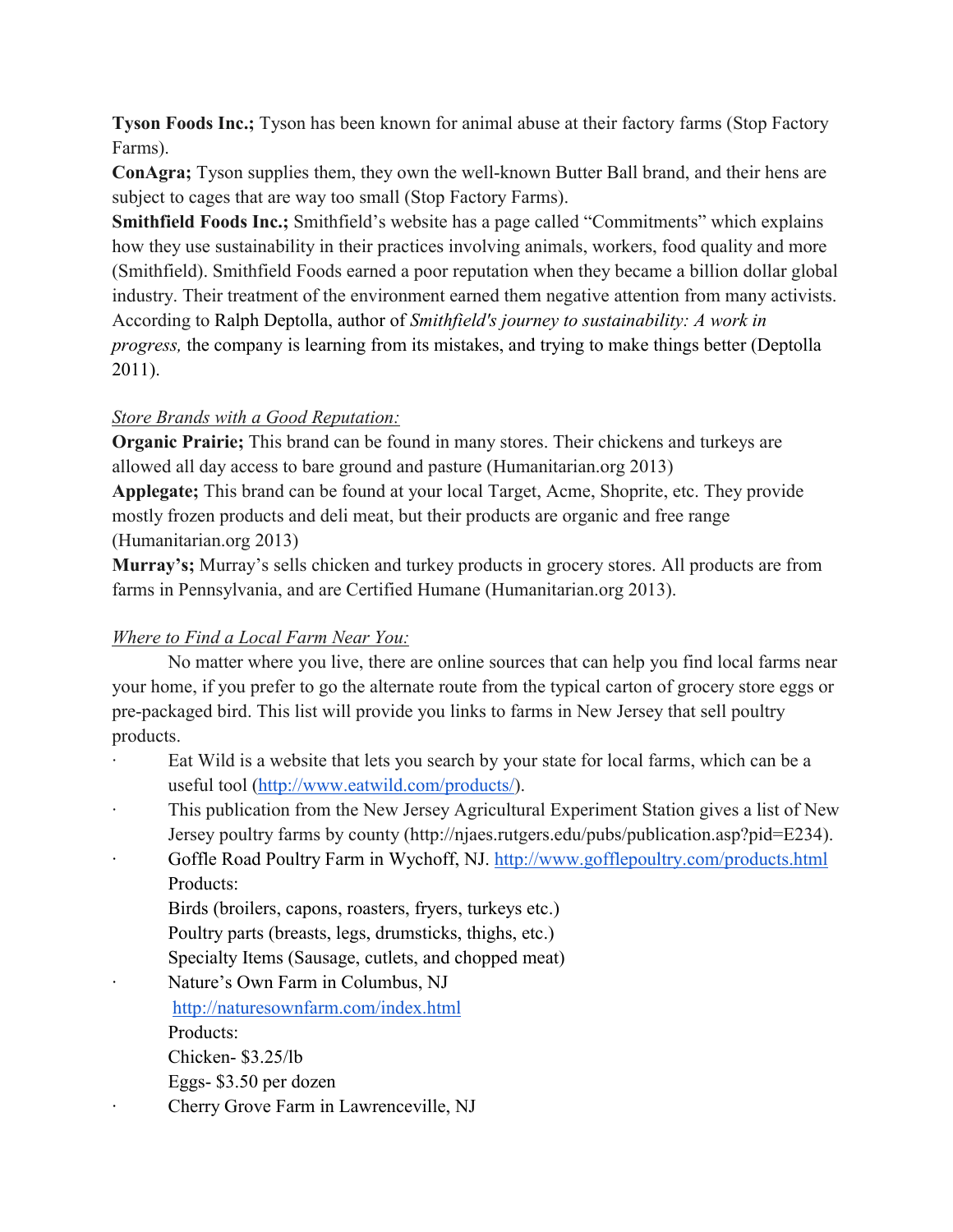<http://www.cherrygrovefarm.com/our-farm/our-products/> Products: Pasture Raised Eggs Simply Grazin in Skillman, NJ <http://simplygrazin.com/> Products: Burningheart Farm in Hackettstown, NJ <http://www.burningheartfarm.com/node/3> Products: Pasture organic chicken- \$6.50/lb Pasture organic eggs- \$6.50/dozen Pasture organic heritage turkey- \$68 to \$98 depending on weight 7th Heaven Farm LCC in Tabernacle, NJ <http://www.7th-heavenfarm.com/index.html> Products: Turkeys- \$6.50/lb Chicken- \$5.50/lb Eggs- \$4.50/dozen

#### **Conclusion: (JD)**

With all of the provided information about eggs and poultry, making a decision can prove to be quite difficult when considering taste, nutrition, chemicals, hormones, the environment, and animal welfare. Although the grocery store is probably the most convenient option for most typical families, they may have to travel the extra mile in order to obtain fresh, cruelty-free, eggs and poultry. Which type is best for you may depend on personal preferences.

It seems that for those who care about the welfare of the animal as well as freshness of the product, the best option is a local non-factory farm. The use of chemicals and hormones is probably less likely on a local farm as well. As far as taste, the scientific evidence showing the difference between the various options is lacking. Chickens that are kept in cages with limited access to the outdoors (typically in factory farms), will have less muscle due to lack of exercise, potentially leading to meat that is more tender. If you prefer a tougher texture, free range may be the way to go.

Price can vary greatly depending on which option you choose. A dozen generic brand eggs from your local supermarket cost around \$2.50, while free range/cage free eggs from that same store may be about one dollar more. If you were to pick up your eggs from a local farm, the price seems to range from about \$3.50 to \$4.50. These price differences are not very significant.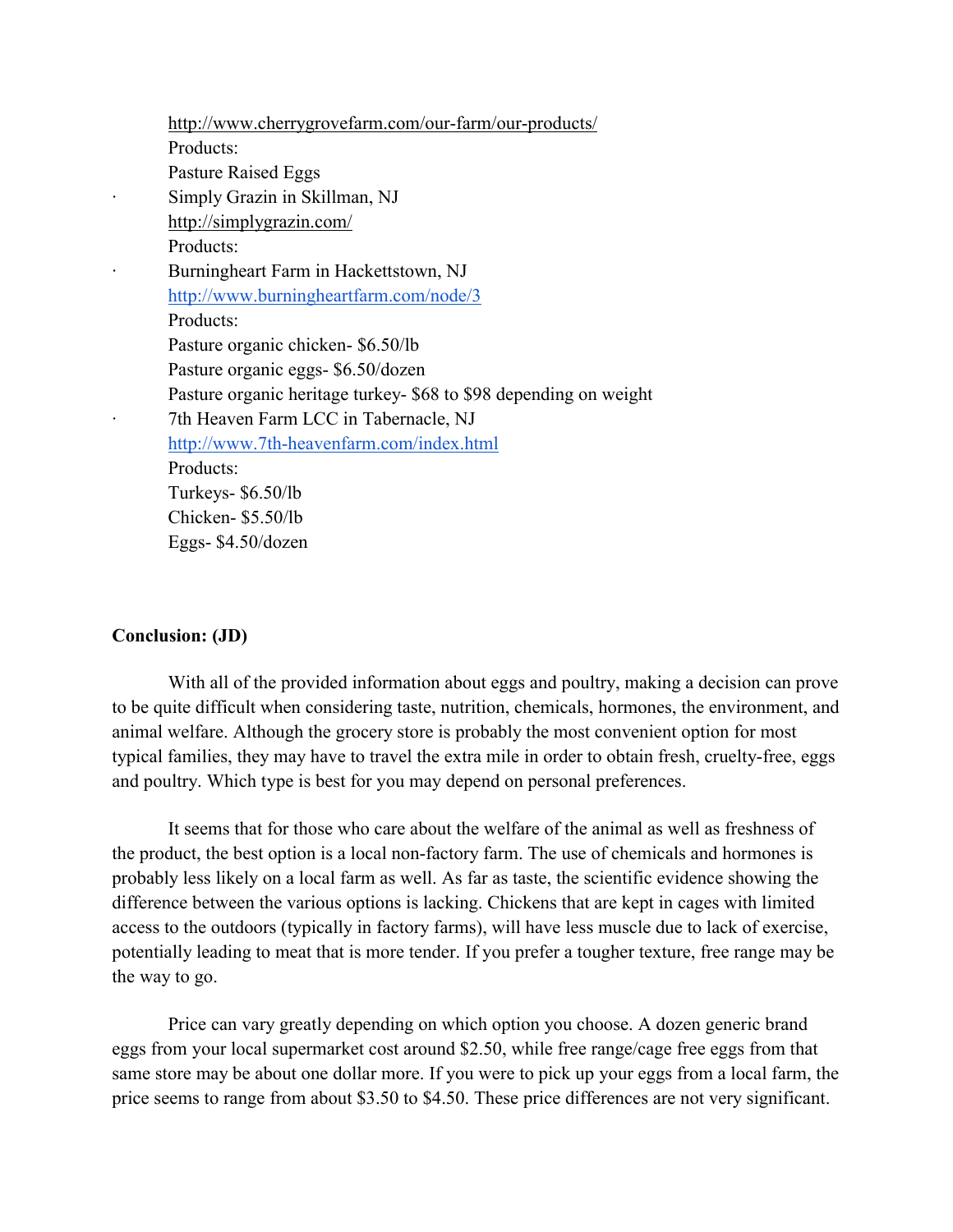Although it can vary depending on where you live, a standard frozen Butterball turkey weighing around 10 pounds would cost just under 20 dollars, while a fresh one would be around 25 to 30 dollars. As seen in some of the examples above, a fresh turkey or chicken from the farm could cost as much as \$6.50 a pound, with one farm selling turkeys close to 100 dollars. It is important to search for farms in your area in order to determine the price differences between farm fresh and grocery store products.

### References

- Anderson, K. E. "Comparison Of Fatty Acid, Cholesterol, And Vitamin A And E Composition In Eggs From Hens Housed In Conventional Cage And Range Production Facilities." *Poultry Science* 90.7 (2011): 1600-1608. *Academic Search Premier*. Web. 12 Nov. 2013.
- Bailey, J. S., and D. E. Cosby. "Salmonella Prevalence in Free-Range and Certified." *Journal of Food Protection* 68.11 (2005): 2451-453. Print.
- Blake, Judith. "Pastured Poultry: Advocates Say Both Chickens and Consumers Benefit With Free Range," *Seattle Times* 26 Aug. 2003.
- Chipotle Mexican Grill. *What is Food with Integrity?* Retrieved from https://www.chipotle.com/enUS/fwi/fwi.aspxhttps://www.chipotle.com/en-US/fwi/fwi.aspx
- *Dark Meat vs. White Meat: What's the Difference?* (2012). Retrieved from <http://www.dietblog.com/07/dark\_meat\_vs\_white\_meat\_whats\_the\_difference.p  $hp$
- "Debeaking." UPC Factsheet. *United Poultry Concerns, Inc.* Retrieved from < http://www.upc-online.org/merchandise/debeak\_factsheet.html>
- [De Liu](http://www.researchgate.net/researcher/2009029137_Xian_De_Liu/) et. al. *Differential Proteome Analysis of Breast and Thigh Muscles between Korean Native Chickens and Commercial Broilers*. (2013). Retrieved from <http://www.researchgate.net/publication/237000702\_Differential\_Proteome\_Analysis\_o f Breast and Thigh Muscles between Korean Native Chickens and Commercial Br oiler[s>](http://www.researchgate.net/publication/237000702_Differential_Proteome_Analysis_of_Breast_and_Thigh_Muscles_between_Korean_Native_Chickens_and_Commercial_Broilers)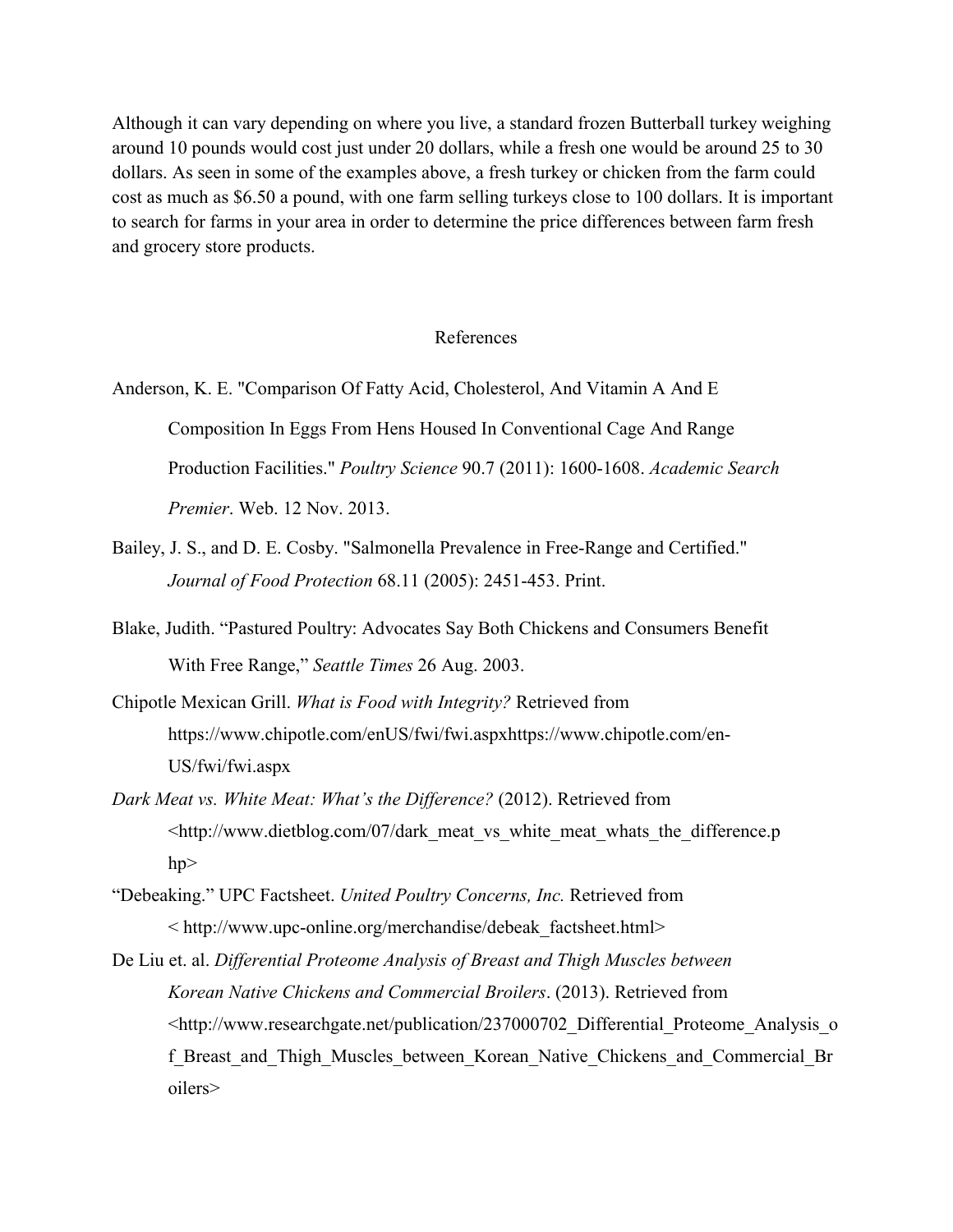- Deptolla, Ralph. (2011). *[Smithfield's journey to sustainability: A work in progress.](https://www.chipotle.com/en-US/fwi/fwi.aspx)* Retrieved from < http://onlinelibrary.wiley.com/doi/10.1002/joe. 20401/abstract**>**
- Dillan, Jim. "Free Range Eggs vs Caged Eggs What's the Difference Nutritionally?" *Health Ambition*. N.p., 2 May 2013. Web. 12 Nov. 2013.
- "Egg Carton Labels : The Humane Society of the United States." *RSS*. The Humane Society of the United States, 10 Apr. 2013. Web. 12 Nov. 2013.
- Environmental Organizers' Network. *Factory Egg Farming is bad for the HENS...* Retrieved from<http://www.wesleyan.edu[/ws](http://www.researchgate.net/publication/237000702_Differential_Proteome_Analysis_of_Breast_and_Thigh_Muscles_between_Korean_Native_Chickens_and_Commercial_Broilers)a/warn/eon/batteryfarming/ hens.html>
- Farm Sanctuary. (2013). *Chickens Used for Eggs Chickens Used for Meat*. Retrieved from <http://www.farmsanctuary.org/learn/factory-farming/chickens/>
- *The Food Lab: Do 'Better' Eggs Really Taste Better?* (2010). Retrieved from <http://www.seriouseats.com/2010/08/what-are-the-best-eggs-cage-free-organicomega-3s-grocery-store-brand-the-food-lab.html>
- Jacob, J., Pescatore, T., & Cantor, A. (2011). Retrieved from <http://www2.ca.uky.edu/smallflocks/Anatomy\_and\_physiology.html>
- Lalli, Nina. *Peebottle Farms: What to feed your chickens to get the best eggs?* (2011). Retrieved from <http://grist.org/urban-agriculture/2011-11-1-peebottle-farmswhat-to-feed-your-chickens/>
- "Meat and Poultry Labeling Terms." *Site Map*. USDA Food Safety and Inspection Service, 9 Aug. 2013. Web. 12 Nov. 2013.
- Palmer, Brian. *Chicken Feed and Better Taste*. The Washington Post. 2013 Retrieved from <http://www.vnews.com/news/nation/world/8782603-95/chickenfeedandbettertast[e>](http://www.vnews.com/news/nation/world/8782603-95/chickenfeed-andbettertaste)

PETA. (2013). Retrieved from <http://www.peta.org/issues/animals-used-forfood/chickens.aspx>

PETA. *Poultry and Eggs: Industires that Abuse Chickens* (2013). Retrieved from <http://www.peta.org/issues/Animals-Used-for-Food/poultry-and-eggsindustries-that-abuse-chickens.aspx>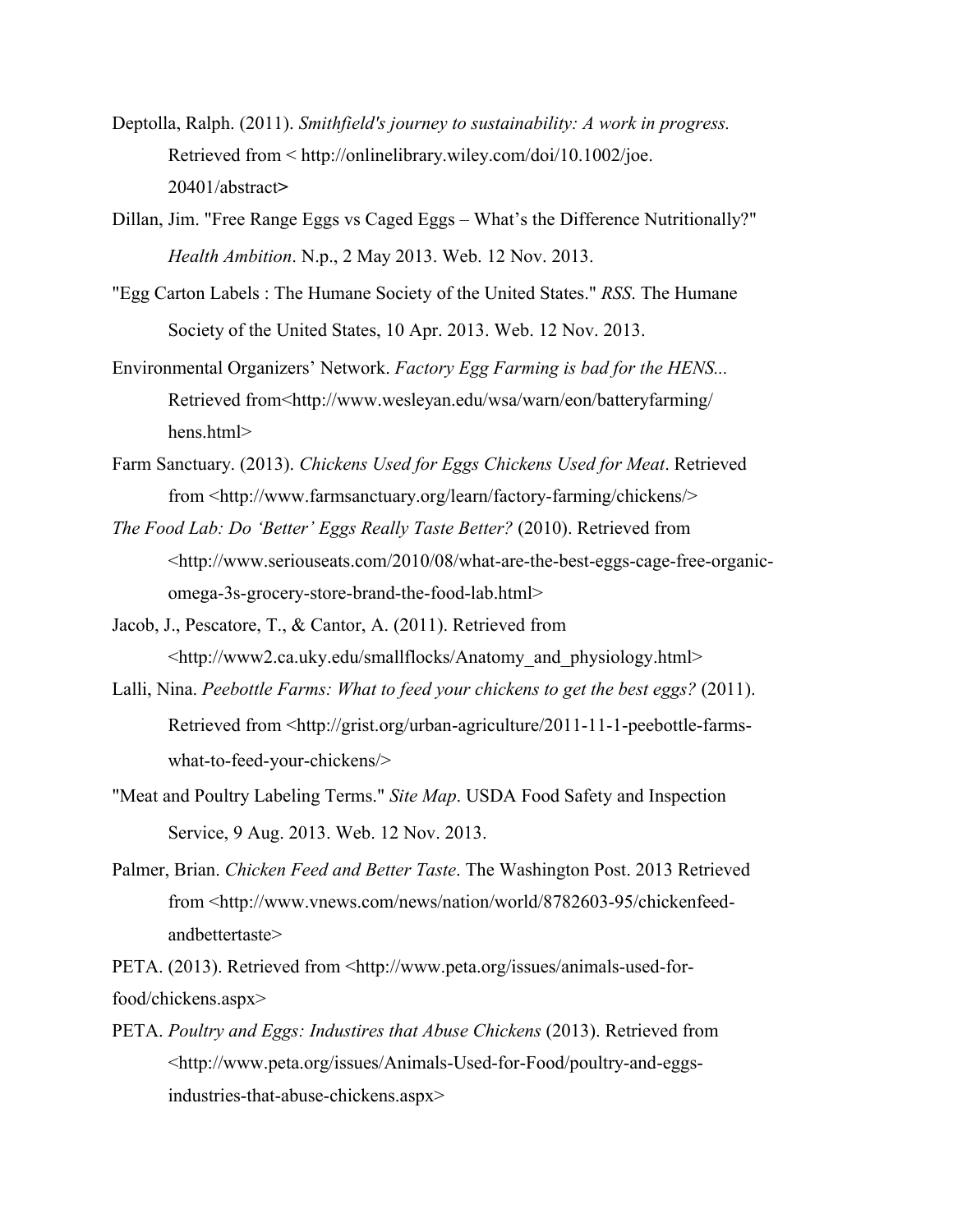- Robbins, John. "Why Factory Farms Threaten Your Health." *The Huffington Post*. TheHuffingtonPost.com, 23 July 2010. Web. 12 Nov. 2013.
- Shields, S., & Duncan, I. *An HSUS Report: A Comparison of the Welfare of Hens in Battery Cages and Alternative Systems.* Retrieved from <http://www.humanesociety.org/assets/pdfs/farm/hsus-a-comparison-ofthe-welfare-of-hens-in-battery-cages-and-alternative-systems.pdf>

Smithfield. (2013). Retrieved from <http://www.smithfieldcommitments.com>

- Stop Factory Farms. *Which Companies Use Humanely-Raised Meat?* Retrieved from <http://www.stopfactoryfarms.org/which-companies-use-humanelyraised-meat/>
- Sustainable Agriculture Research and Education. (2012). *Profitable Poultry: Raising Birds on Pasture.* Retrieved from <http://www.sare.org/Learning-Center/Bulletins/Profitable-Poultry/Text-Version>
- Walls-Thumma, Dawn. "What Are the Health Benefits of Free-Range Hens' Eggs?" *Home Guides*. N.p., n.d. Web. 12 Nov. 2013.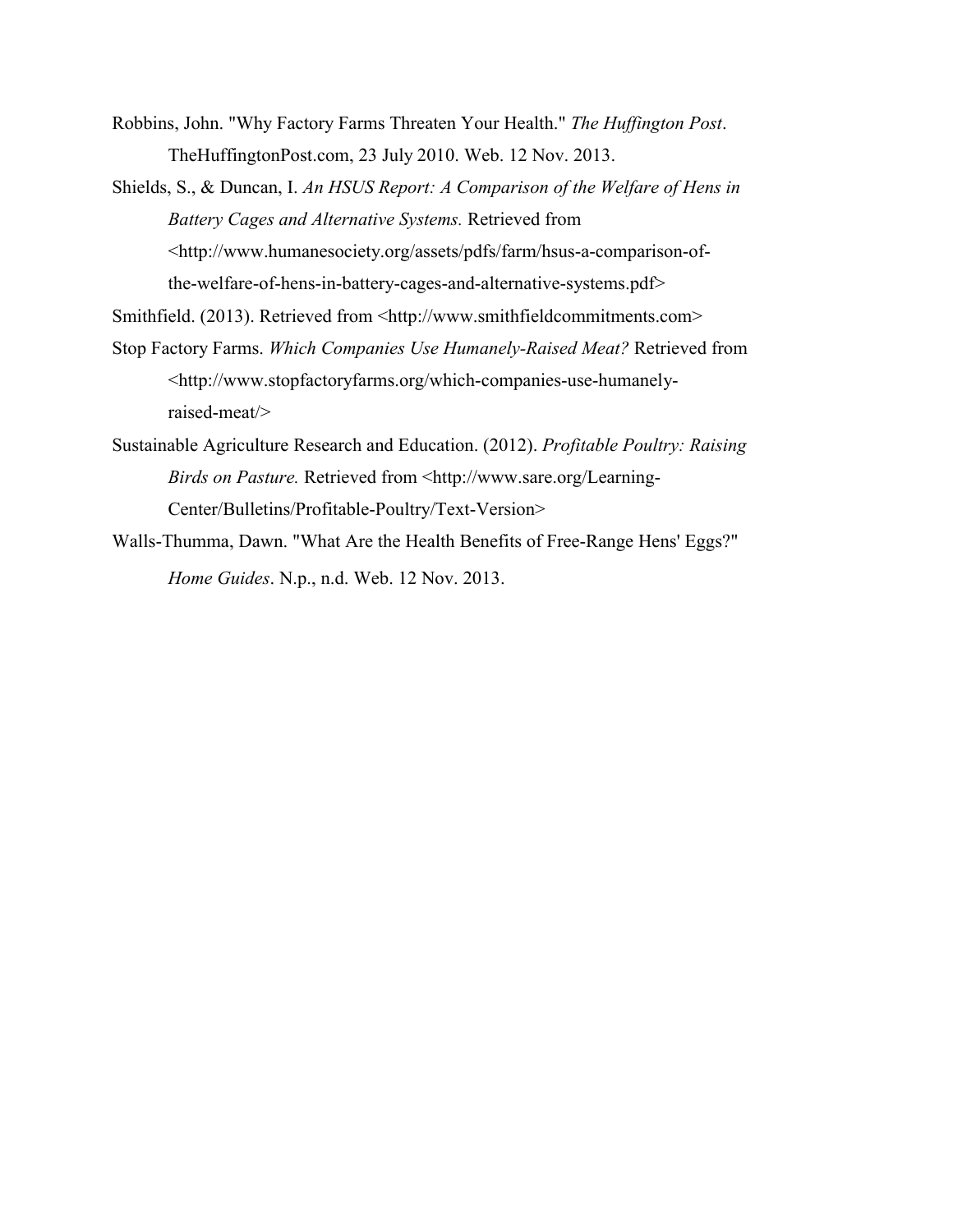### **Spreading the Word about Poultry and Eggs:**

In order to educate the New Jersey population about the similarities and differences between factory farmed and free range/local chickens and eggs we created the cartoon below and sent it to several newspapers including the Targum, Medium, and Star Ledger, hoping that they would print it to create awareness about the issues relating to chickens raised in different environments. Additionally, we sent a letter to Sandra Boynton, the well-known author, asking if she would review our cartoon and possibly consider using the idea in future work. Our third attempt to help create awareness and reach the public was by submitting the cartoon with a small synopsis to two food and health focused blogs: EatLiveRun and Kath Eats. Finally, we reached out to a website called Beginningfarmers.org (http://www.beginningfarmers.org/). It is a compilation of resources for those in the farming industry. We requested that they review our cartoon and possibly post it on the blog. Here is the letter to Sandra Boynton as well as the cartoon, found below:

### Dear Ms. Boynton,

Attached is a comic strip that I participated in creating with 2 other students and our Professor Dr. Julie Fagan to make consumers think twice about their purchase of this year's Thanksgiving turkey. Our professor introduced us to your work, and we thought it was really great. We want to get the word out about the potential benefits of buying local, free-range poultry and eggs because they can be healthier, more flavorful, and environmentally friendlier than its store brand counterpart. We thought you might be interested because of the artwork you create involving farm animals. Maybe this could be an idea for your work in the near future; because you write children's books, this idea could be transformed in a way that kids would understand. Thank you for listening!

Sincerely,

Jillian Dorsey, Kate Malvetti, Sunny Brower and Dr. Julie Fagan School of Environmental & Biological Sciences Rutgers University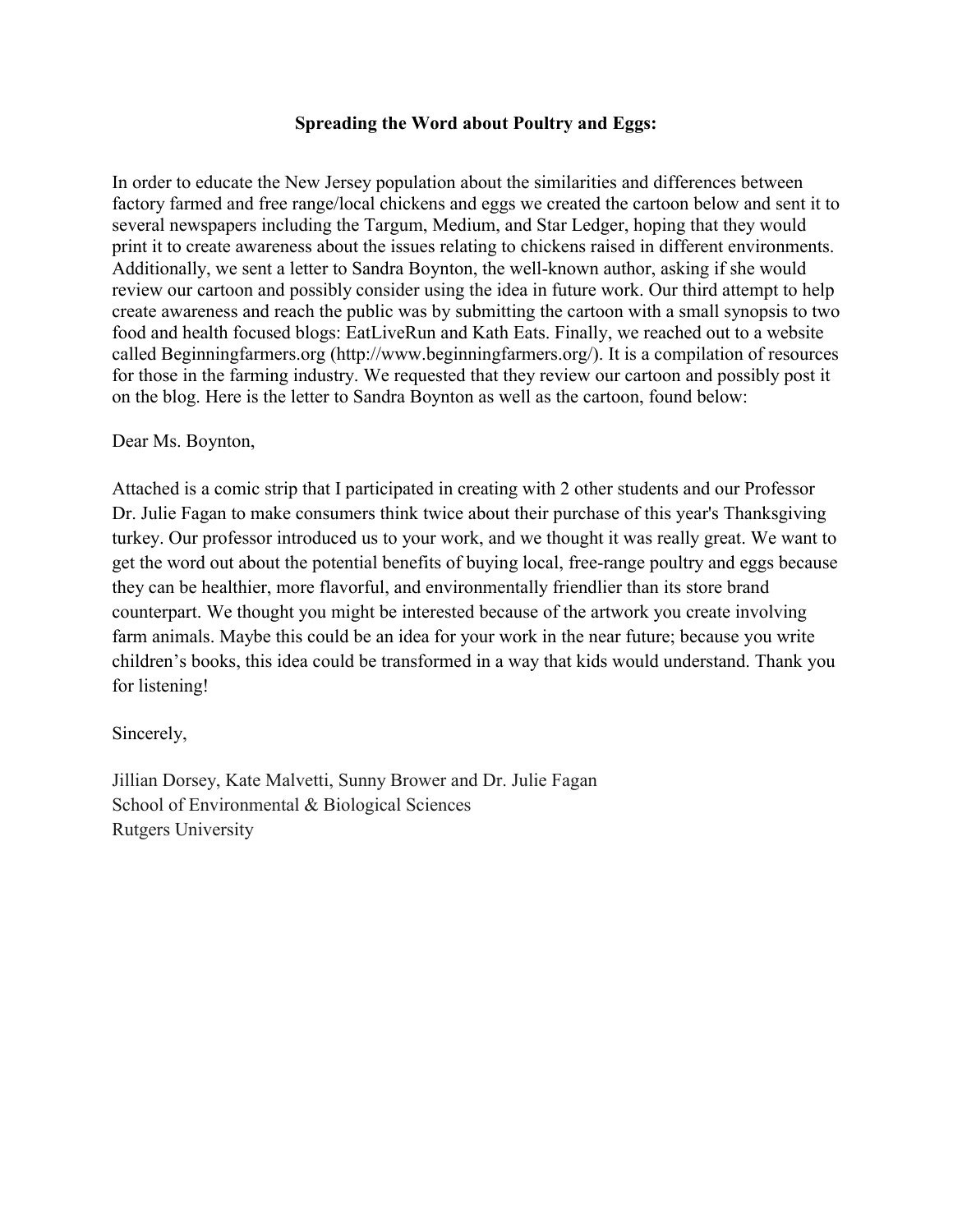

### **Letters to the Editor:**

#### *By Jillian Dorsey*

With Thanksgiving approaching soon, most families will start to think about what kind of dishes they are going to cook for this holiday that revolves largely around food. Most people With Thanksgiving approaching soon, most families will start to think about what kind<br>of dishes they are going to cook for this holiday that revolves largely around food. Most people<br>may not even think twice about where th poultry from can have a great impact on its taste and nutritional value. And for those who consider themselves environmentally friendly to both the land and the animals that live on it, buying your poultry products from an average supermarket may not be your best option. buying your poultry products from an average supermarket may not be your best option.<br>It is unfortunate that poultry products sold in most stores come from large, industrial-like poultry from can have a great impact on its taste and nutritional value. And for those who<br>consider themselves environmentally friendly to both the land and the animals that live c<br>buying your poultry products from an aver

It is unfortunate that poultry products sold in most stores come from large, industrifactory farms. Well-known, large companies that utilize factory farms often keep birds in cramped cages, and overfeed the birds to the point where they cannot even support their own weight. If you choose to buy from a local farm this year, you can probably rest assured that you are doing what's better for the animals and the environment. You may even enjoy the taste of these birds and their eggs a bit more, because they graze on pasture and are healthier overall. cramped cages, and overfeed the birds to the point where they cannot even support their own<br>weight. If you choose to buy from a local farm this year, you can probably rest assured that y<br>are doing what's better for the ani

#### Sent to The Star Ledger (JD)

### *By Sunny Brower*

With Thanksgiving around the corner, turkeys will be great supply at your local grocery store. Some food for thought when purchasing your bird for the big day, many of the turkeys offered at your local supermarket are not raised in a green pasture where they are allowed to roam or have a big red barn to live in. Instead, majority of the store brand turkeys for sale in your local grocer are raised to have such large breasts they cannot move, are housed in extremely overpopulated and unsanitary coops, and are feed a corn goes against their natural omnivore diet. Not only are these farming methods not animal friendly, but less nutritious. Studies show that pastured-based locally farmed poultry is far more nutritious than their conventional counterpart being richer in antioxidants; including vitamins E, nutritious than their conventional counterpart being richer in antioxidants; including vitamins beta-carotene, and vitamin C and contain far more Omega-3 fatty acids. With this knowledge barn to live in. Instead, majority of the store brand turkeys for sale in<br>ised to have such large breasts they cannot move, are housed in extremely<br>anitary coops, and are feed a corn-based diet laced with antibiotics which a based diet laced with antibiotics which<br>these farming methods not animal<br>based locally farmed poultry is far mo<br>er in antioxidants; including vitamins<br>ga-3 fatty acids. With this knowledge